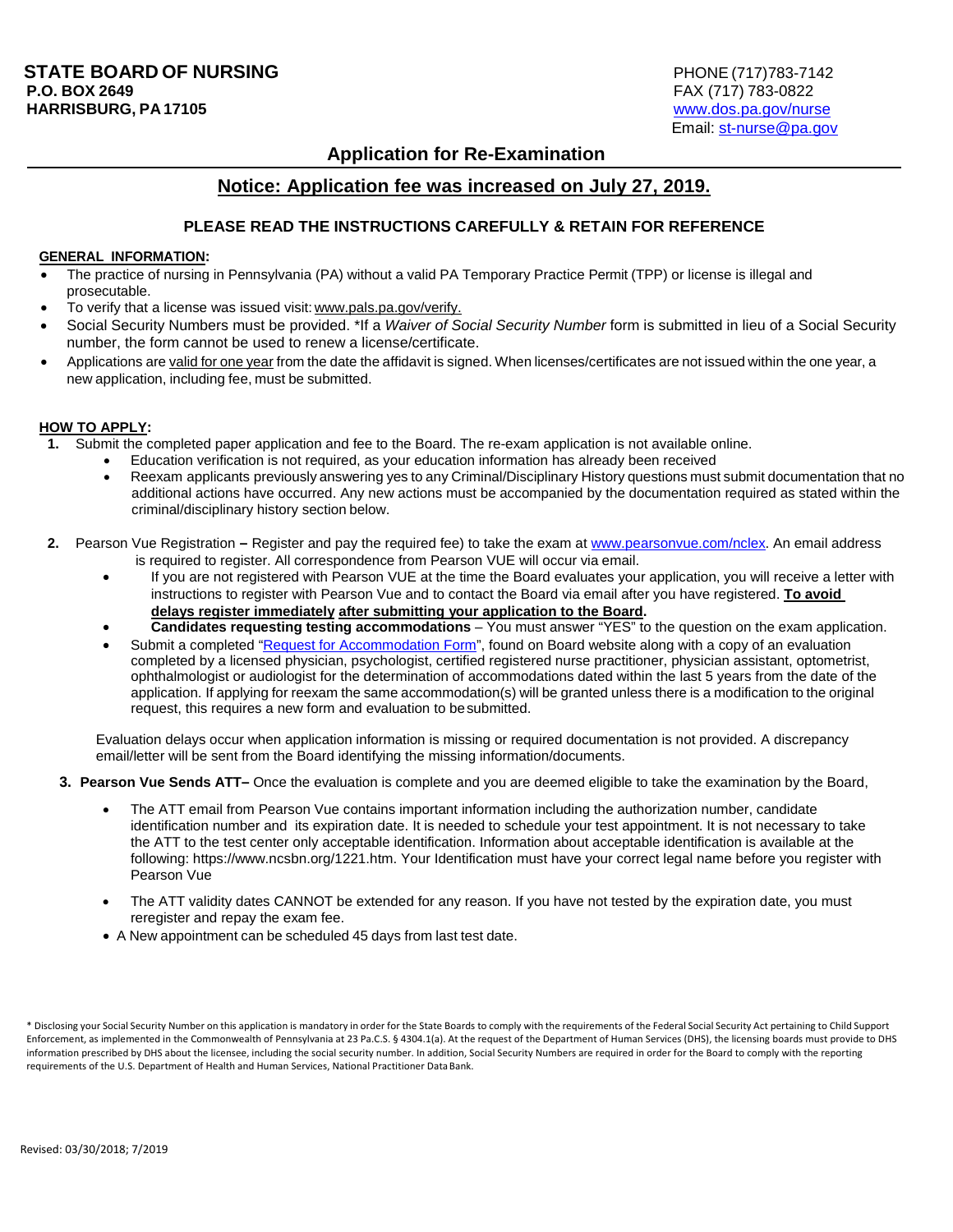#### **EXAM RESULTS:**

- Exam results are mailed within 30 days of the test date.
- Candidates who PASS the exam are issued a license. A license can be verified at [www.pals.pa.gov/verify](http://www.pals.pa.gov/verify)
- Candidates who FAIL the exam are sent a Candidate Performance Report (CPR) issued by the National Council of State Boards of Nursing.
- Additional information regarding the exam can be found at www.ncsbn.org.

#### **FEES:**

- **Fees are non-refundable** and must be paid by personal check, cashier's check or money order made payable to the "**Commonwealth of Pennsylvania."**
- If a check or money order is returned unpaid by your bank a \$20.00 processing fee will be charged. Applications will not be processed until the corrected fee is received. Cash and credit cards are notaccepted.
- Check/money orders drawn on a foreign bank are only acceptable when "US funds" are identified on the check/money order.

### **NAME / ADDRESS:**

- Applicant's legal name must be entered on the application.
- Licensees are responsible to advise the Board of any address or name change within 14 days of the change.
- Licenses are not forwarded.

#### **QUESTIONS:** *If "Yes was checked for any question in Section B, Submit:*

- A detailed, signed and dated personal statement explaining the action, its background and any rehabilitation.
- Copies of criminal Court documents. (Applicable ONLY to #B5)
- Certified copies of all disciplinary actions from the Boards that imposed action (Applicable ONLY to #B2, #B3 and #B4).

#### **REQUIREMENT FOR ACT 31 OF 2014 TRAINING:**

• All health-related licensees/certificate holders and funeral directors are considered "mandatory reporters" under section 6311 of the Child Protective Services Law (23 P.S. § 6311). Therefore, all persons applying for issuance of an initial license or certificate from any of the health-related boards (except the State Board of Veterinary Medicine) or from the State Board of Funeral Directors are required to complete, as a condition of licensure, 3 hours of approved training by the Department of Human Services (DHS) on the topic of child abuse recognition and reporting. After you have completed the required course.The approved provider will electronically submit your name, date of attendance, etc. to the Bureau. For that reason, it is imperative that you register for the course using the information provided on your application for licensure/certification. A list of DHS-approved child abuse education providers can be found on the Department of State Website.

#### **ENGLISH PROFICIENCY REQUIREMENT:**

- If your nursing education program was not conducted in English, you must provide the Board with evidence of Engl**i**sh proficiency by achieving a passing score on a Board-approved exam. A list of Board Approved English Proficiency Examinations are on our Board website [www.dos.pa.gov/nurse](http://www.dos.pa.gov/nurse) under the link: General Board Information.
	- $\circ$  English Proficiency Test scores must be submitted directly to the Board from the testing agency.

#### **CRIMINAL HISTORY RECORDS CHECK:**

- Provide a recent Criminal History Records Check (CHRC) from the state police or other state agency for every state in which you have lived, worked, or completed professional training/studies for the past ten (10) years. The report(s) must be dated within 90 days of the date the application is submitted. You will be notified if additional action is required. You may elect to provide BOTH a state CHRC from the state in which you currently reside, AND your FBI Identity History Summary Check, available at [https://www.fbi.gov/services/cjis/identity-history-summary-checks.](https://www.fbi.gov/services/cjis/identity-history-summary-checks)
	- o Please note: For applicants currently living, working, or completing training/studies in California, Arizona, or Ohio: Due to the laws of these states, the Board is not an eligible recipient of CHRC's or your CHRC will not be issued to you for upload to the Board. Please obtain your Federal Bureau of Investigation (FBI) Identity History Summary Check, available at the link noted above.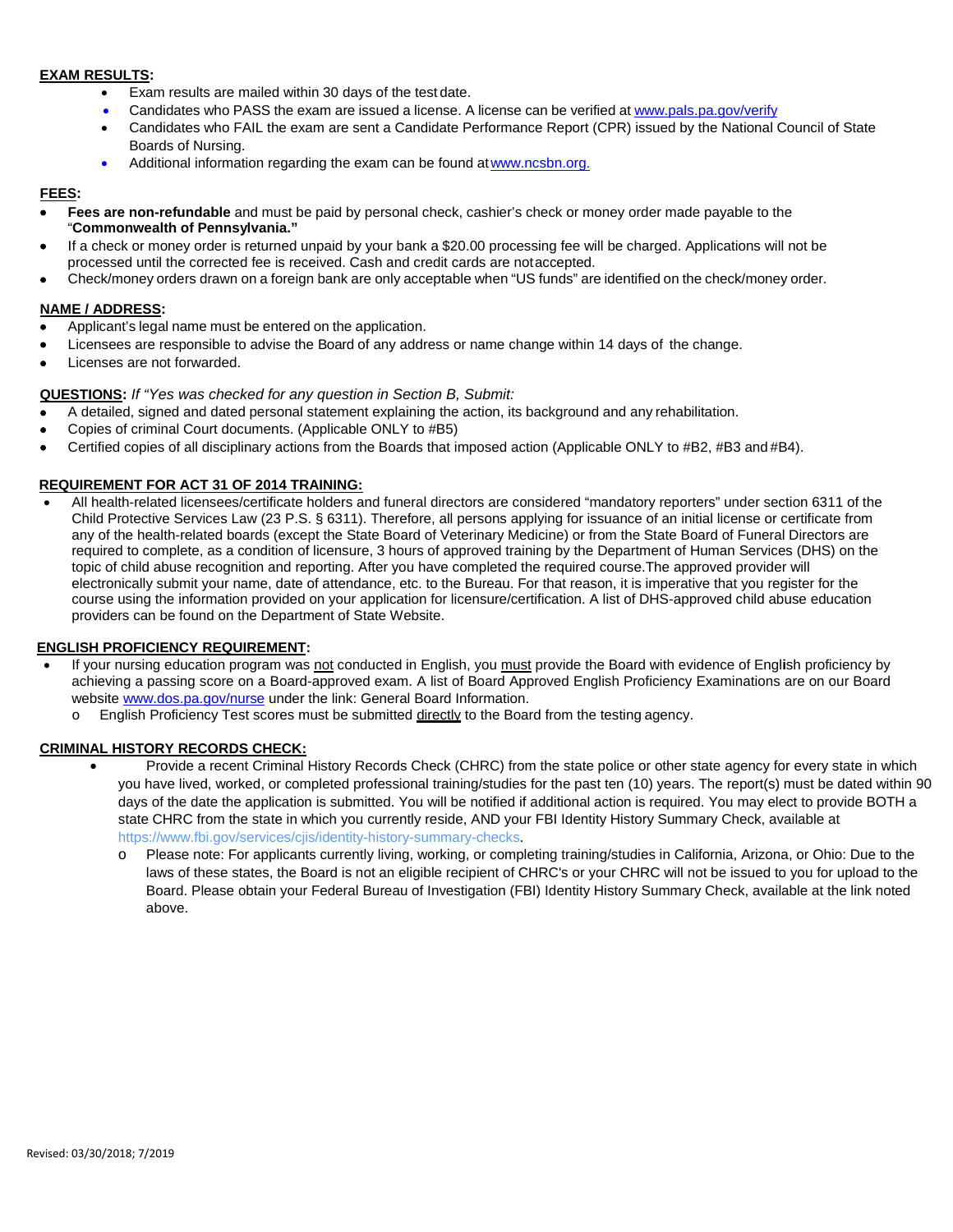**FAX** (717) 783-0822<br>www.dos.pa.gov/nurse Email: [st-nurse@pa.gov](mailto:st-nurse@pa.gov)

# **APPLICATION FOR RE-EXAMINATION**

**CHECK ALL ITEMSTHAT APPLY:** (**ALL FEES ARENON-REFUNDABLE)**

# **Re-Exam Applicants:**

 **Re-Exam RNLicensure (\$75.00) Re-Exam PN Licensure (\$75.00)**

## **SECTION A: APPLICANT INFORMATION: (Print clearly in Blue or Black Ink Only.)**

| Name:          |                                                           |     |                |        |        |  |  |
|----------------|-----------------------------------------------------------|-----|----------------|--------|--------|--|--|
|                | Last                                                      |     | First          | Middle | Maiden |  |  |
|                |                                                           |     |                |        |        |  |  |
|                | (List any other names you have used. If none enter "None) |     |                |        |        |  |  |
| Date of Birth: | U.S. Social Security Number:                              |     |                |        |        |  |  |
|                | Month                                                     | Day | Year           |        |        |  |  |
| Address:       |                                                           |     |                |        |        |  |  |
|                | <b>Street</b>                                             |     |                |        |        |  |  |
|                |                                                           |     |                |        |        |  |  |
|                | City                                                      |     |                | State  | Zip    |  |  |
|                |                                                           |     | Email Address: |        |        |  |  |
|                | Daytime Phone #                                           |     |                |        |        |  |  |

# **SECTION B: CRIMINAL/DISCIPLINARY HISTORY: ANSWER THE FOLLOWING QUESTIONS:**

|    |                                                                                                                                                                                                                                                                                                                                            | <b>YES</b> | NO |
|----|--------------------------------------------------------------------------------------------------------------------------------------------------------------------------------------------------------------------------------------------------------------------------------------------------------------------------------------------|------------|----|
|    | Are you requesting testing with accommodations?<br>Candidates requesting testing accommodations, must submit a completed Request for Accommodation Form,<br>found on Board website                                                                                                                                                         |            |    |
| 2. | Have you had disciplinary action taken against a professional or occupational license,<br>certificate, permit, registration or other authorization to practice a profession or<br>occupation issued to you in any state or jurisdiction or have you agreed to voluntary<br>surrender in lieu of discipline?                                |            |    |
| 3. | Do you currently have any disciplinary charges pending against your<br>professional or occupational license, certificate, permit or registration in any<br>state or jurisdiction?                                                                                                                                                          |            |    |
| 4. | Have you withdrawn an application for a professional or occupational license, certificate,<br>permit or registration, had an application denied or refused, or for disciplinary reasons<br>agreed not to apply or reapply for a professional or occupational license, certificate,<br>permit or registration in any state or jurisdiction? |            |    |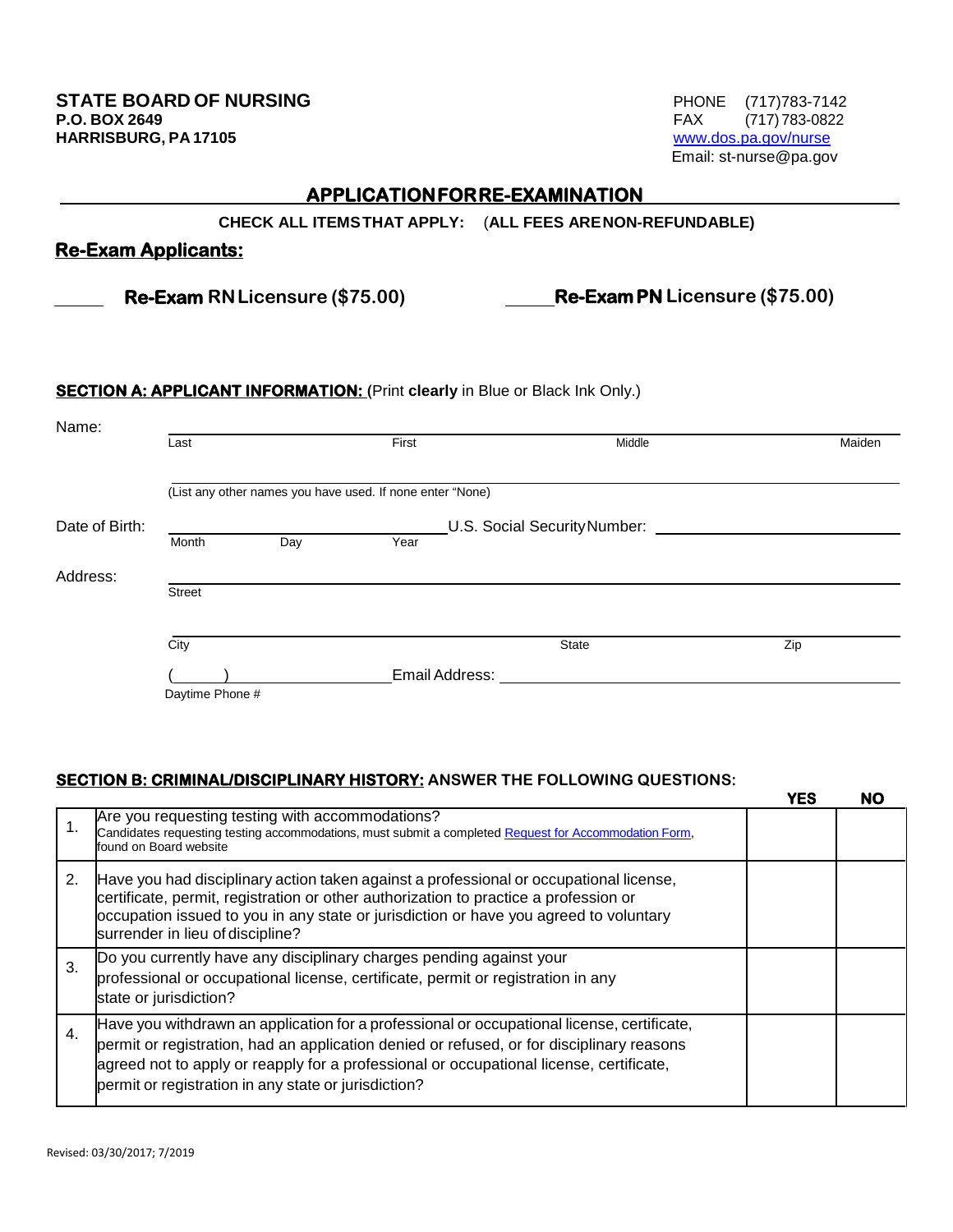| ı<br>w<br>۰.<br>v |  |
|-------------------|--|

|     |                                                                                                                                                                                                                         | YES | NΟ |
|-----|-------------------------------------------------------------------------------------------------------------------------------------------------------------------------------------------------------------------------|-----|----|
| 5.  | Do you currently have any criminal charges pending and unresolved in any state or<br>iurisdiction?                                                                                                                      |     |    |
| 6.  | Do you currently engage in, or have you ever engaged in, the intemperate<br>or habitual use or abuse of alcohol or narcotics, hallucinogenics or other<br>drugs or substances that may impair judgment or coordination? |     |    |
|     | Have you ever had your DEA registration denied, revoked or restricted?                                                                                                                                                  |     |    |
| 8.  | Have you ever had provider privileges denied, revoked, suspended or restricted by a Medical<br>Assistance agency, Medicare, third party payor or another authority?                                                     |     |    |
| 9.  | Have you ever had practice privileges denied, revoked, suspended or restricted by a<br>hospital or any health care facility?                                                                                            |     |    |
| 10. | Have you ever been charged by a hospital, university, or research facility with violating research protocols, falsifying research, or engaging in other research<br>misconduct?                                         |     |    |

# **SECTION C: PROFESSIONAL INFORMATION:**

|                                                                                                                                                                   | YES |  |
|-------------------------------------------------------------------------------------------------------------------------------------------------------------------|-----|--|
| Do you hold, or have you ever held, a license, certificate, permit, registration or<br>other authorization to practice a profession or occupation in any state or |     |  |
| iurisdiction?                                                                                                                                                     |     |  |

If you answered yes to the above question, please provide the profession and state or jurisdiction. Please do not abbreviate theprofession.

| <b>STATE/COUNTRY</b> | <b>PROFESSION</b> |
|----------------------|-------------------|
|                      |                   |
|                      |                   |
|                      |                   |
|                      |                   |
|                      |                   |
|                      |                   |

If necessary, please attach a page with additional licensure information.